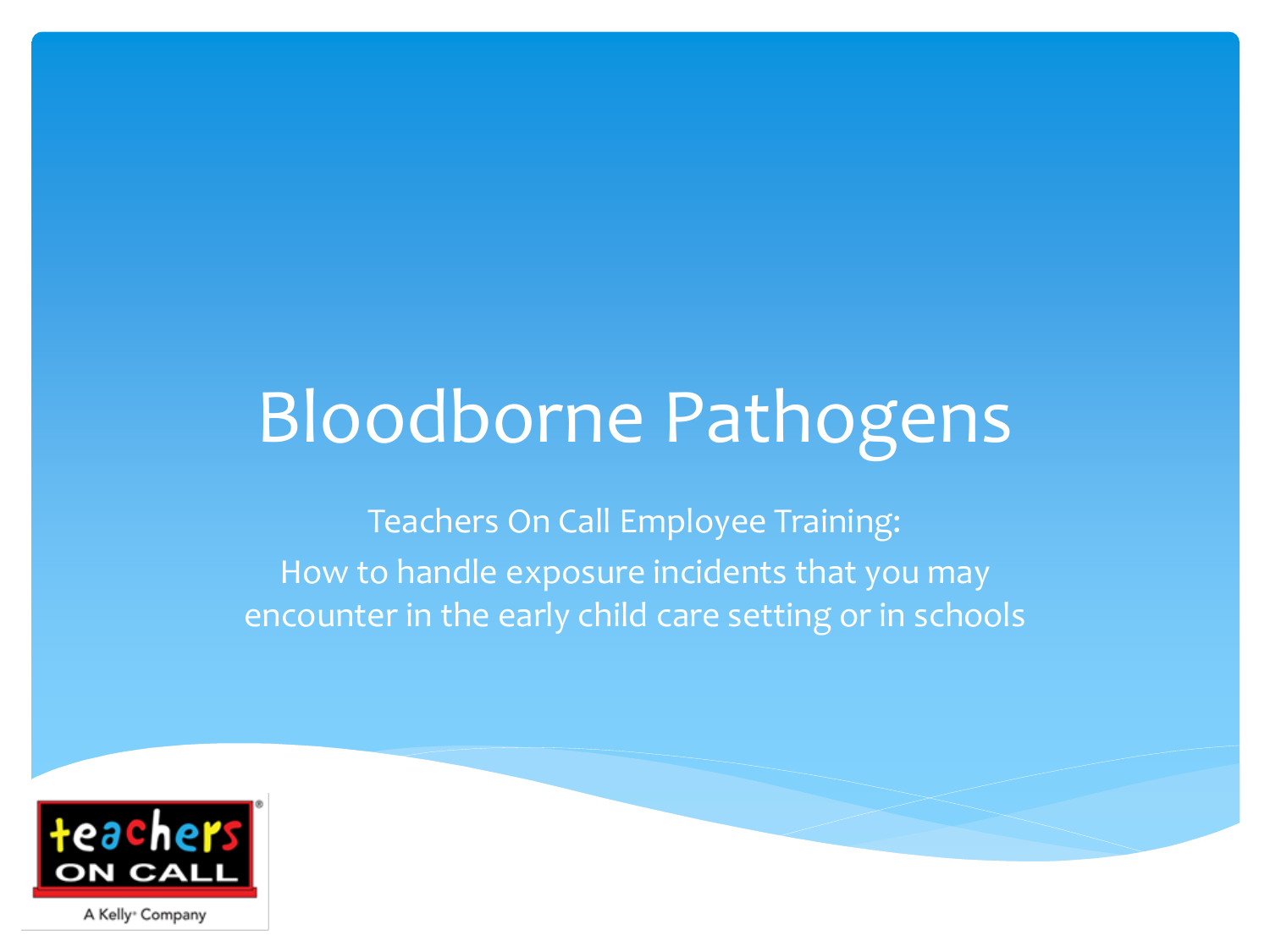## Bloodborne Pathogens

- This presentation is designed to advise administrators, childcare providers, caregivers, and school health staff about specific infectious diseases that you may encounter in the in the childcare setting or in schools.
- It is intended to provide specific disease prevention and control guidelines, which are consistent with the national standards set forth by the American Public Health Association, OSHA, and the American Academy of Pediatrics.

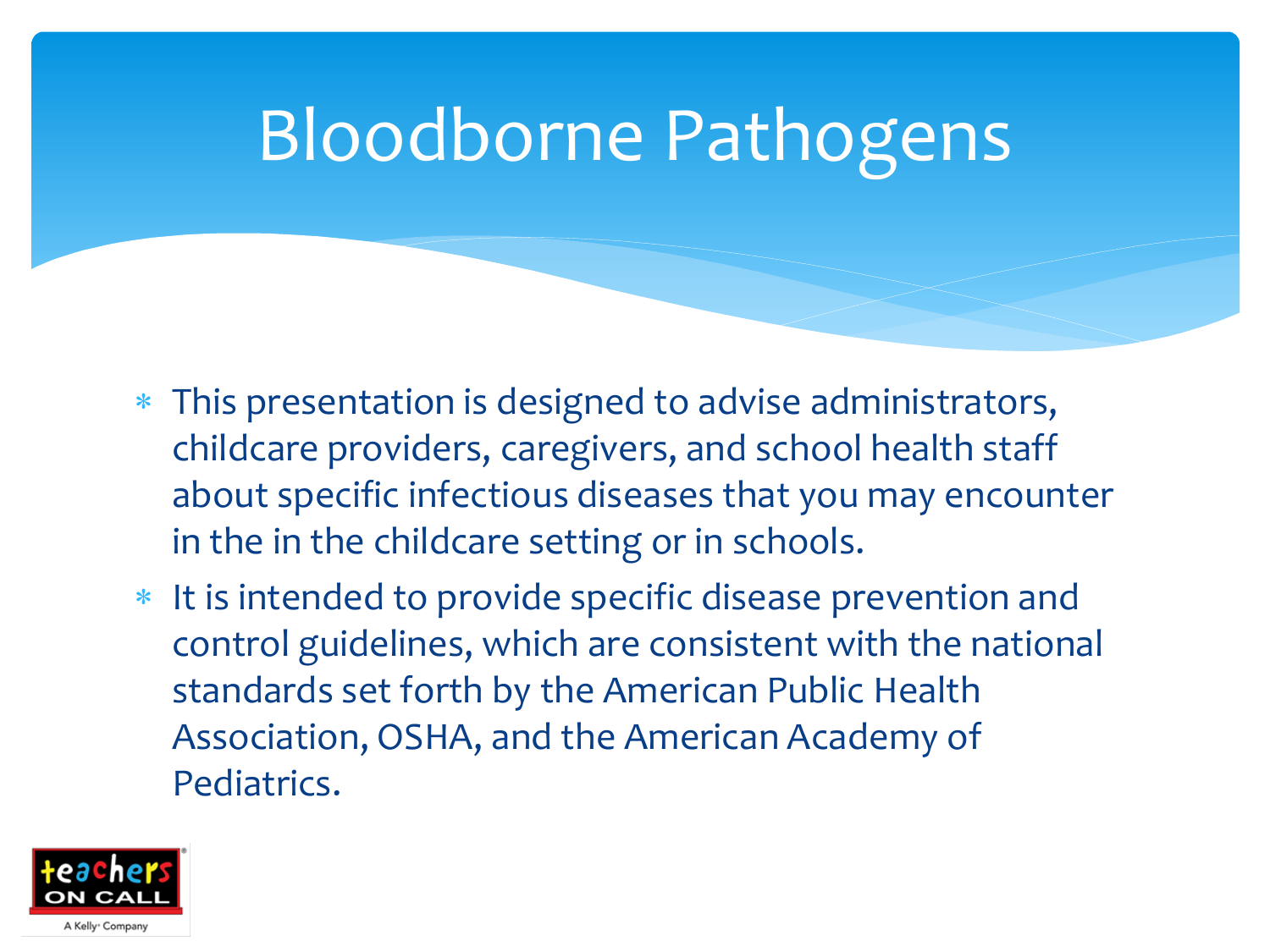# What are Bloodborne Pathogens?

- **Bloodborne Pathogens** are microorganisms that are present in human blood and can cause disease in humans.
- **Infectious diseases can include, but are not limited to:**
	- \* Hepatitis B
	- \* Hepatitis A
	- $*$  HIV
	- Methicillin resistant Staph infections (MRSI)

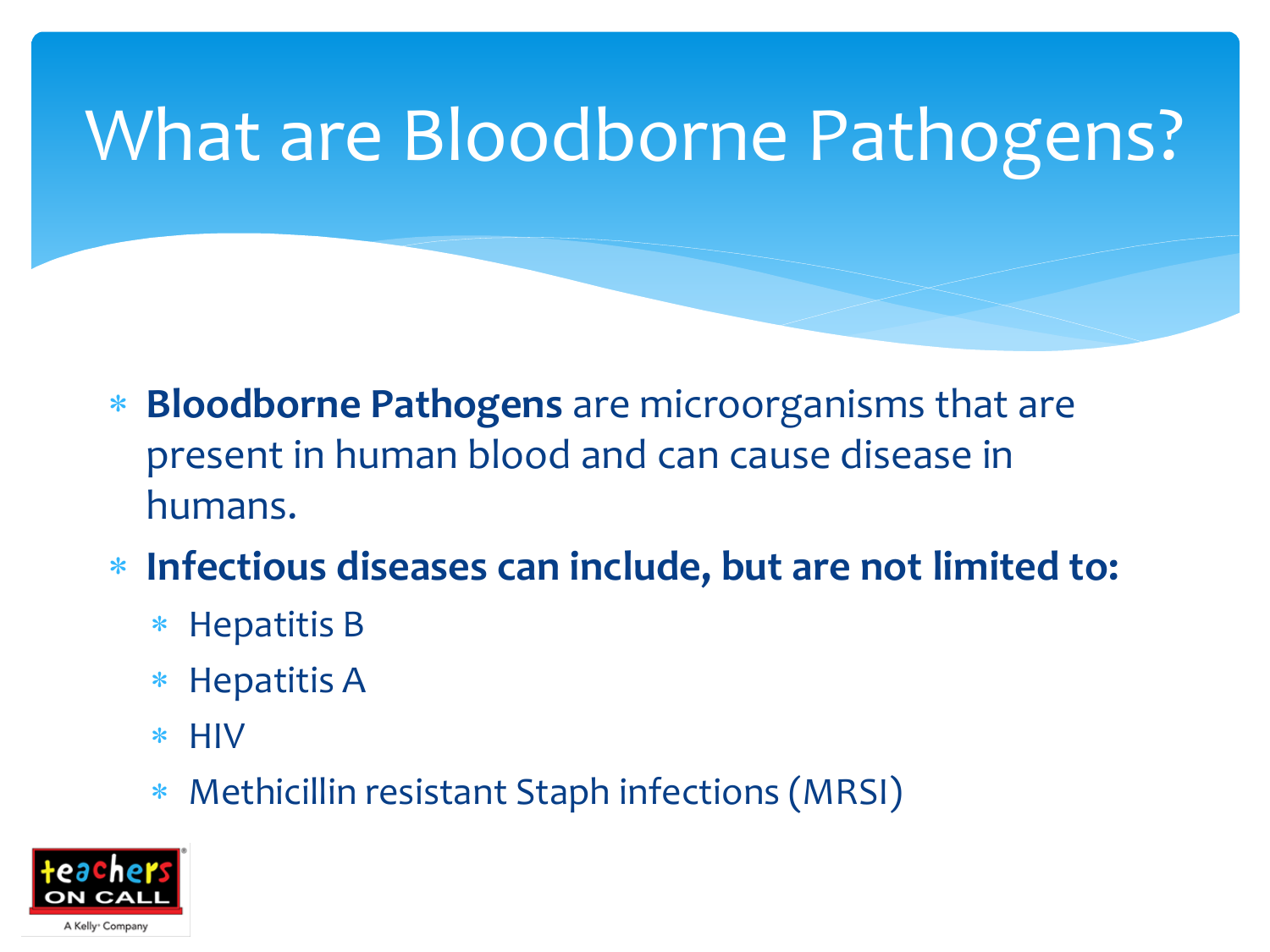## What are Bloodborne Pathogens?

- A variety of infections have been documented in children attending childcare, which sometimes spread to caregivers and others at home.
- Infants and preschool-aged children are very susceptible to contagious diseases because they…
	- Have not been exposed to many infections
	- Have little or no resistance to these infections
	- Have not received any or all of their vaccinations

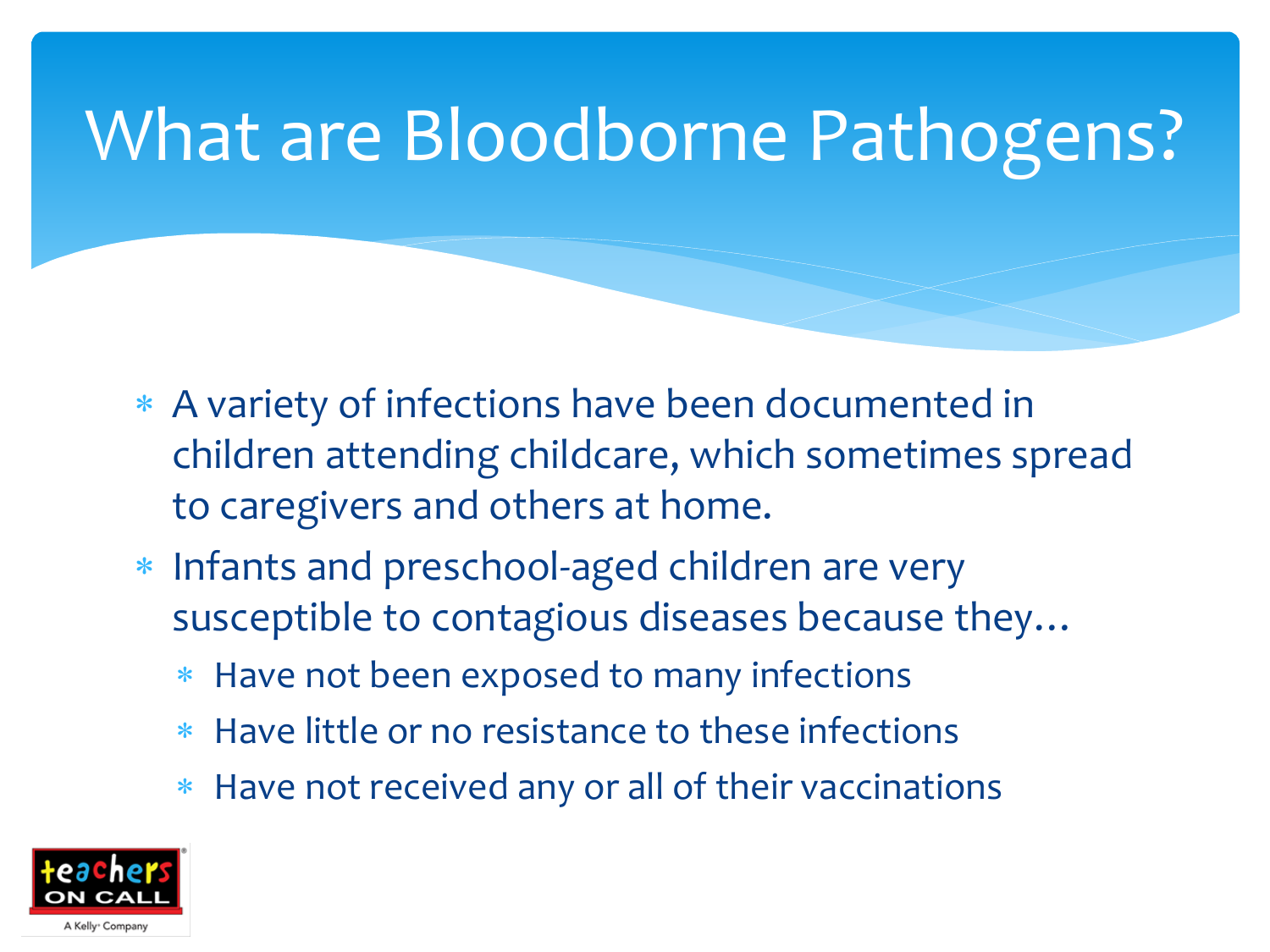# Who is covered by the standard?

- All employees who could be "reasonably anticipated" to face contact with blood or other potentially infectious materials as a result of job duties – **this includes all educational staff**
- Some educators are more at risk:
	- Nurses
	- Janitors
	- Teachers, Assistants, and Aides
	- Paraprofessionals
	- Coaches
	- Anyone with first aid responder duties at a school or center



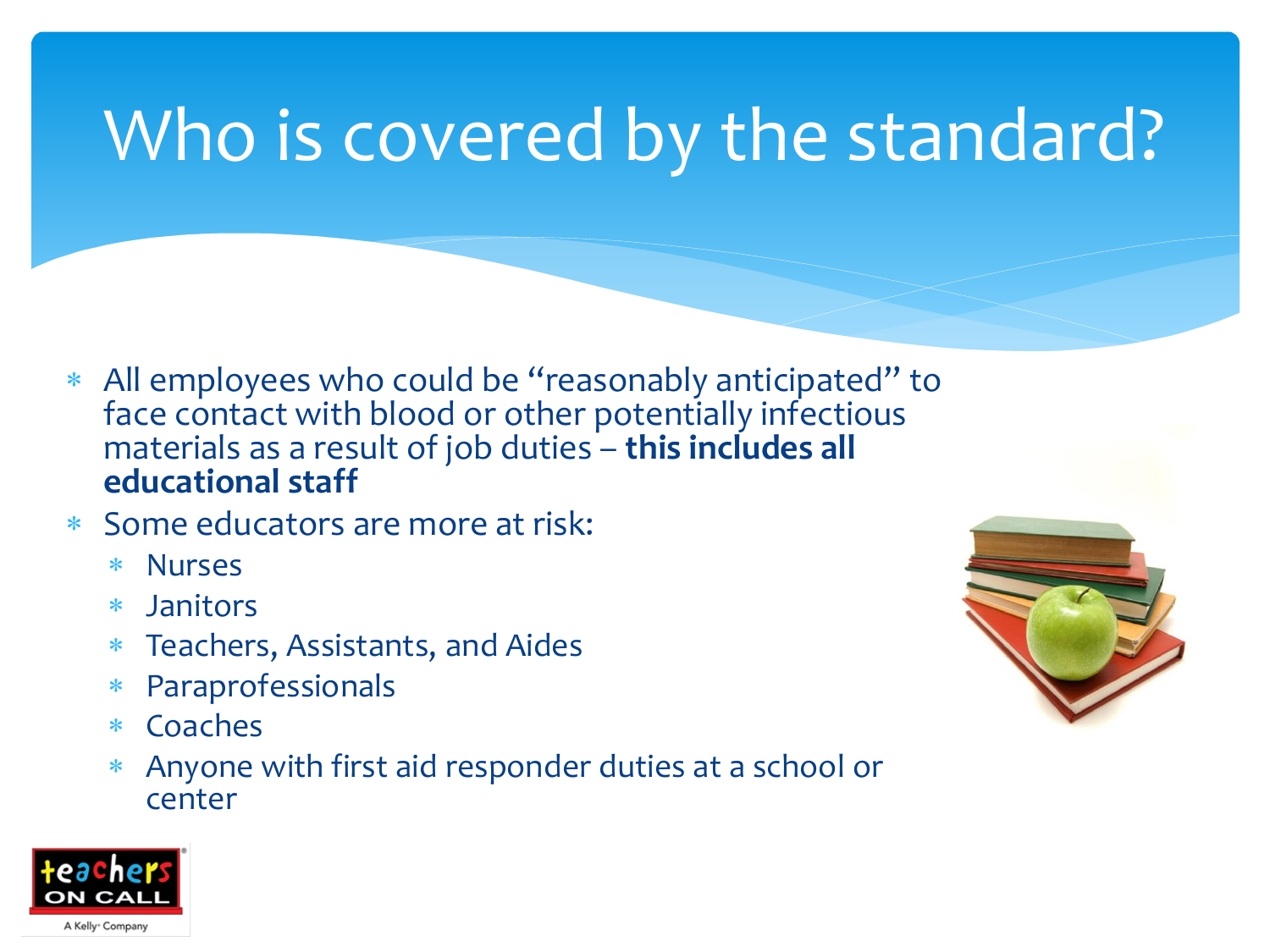## Why is a standard needed?

- According to the Centers for Disease Control and Prevention, Hepatitis C is the most common, chronic bloodborne infection in the US.
- Staph infections can be prevalent and spread quickly in gyms, athletic arenas, and in any grouping of people.
- One millimeter of blood can contain over 100 million infectious doses of hepatitis B or C.
- **OSHA's Bloodborne Pathogens standard (29-CFR-1910.1030) prescribes safeguards to protect workers against exposure to blood, mucus, secretions, and other infectious threats.**

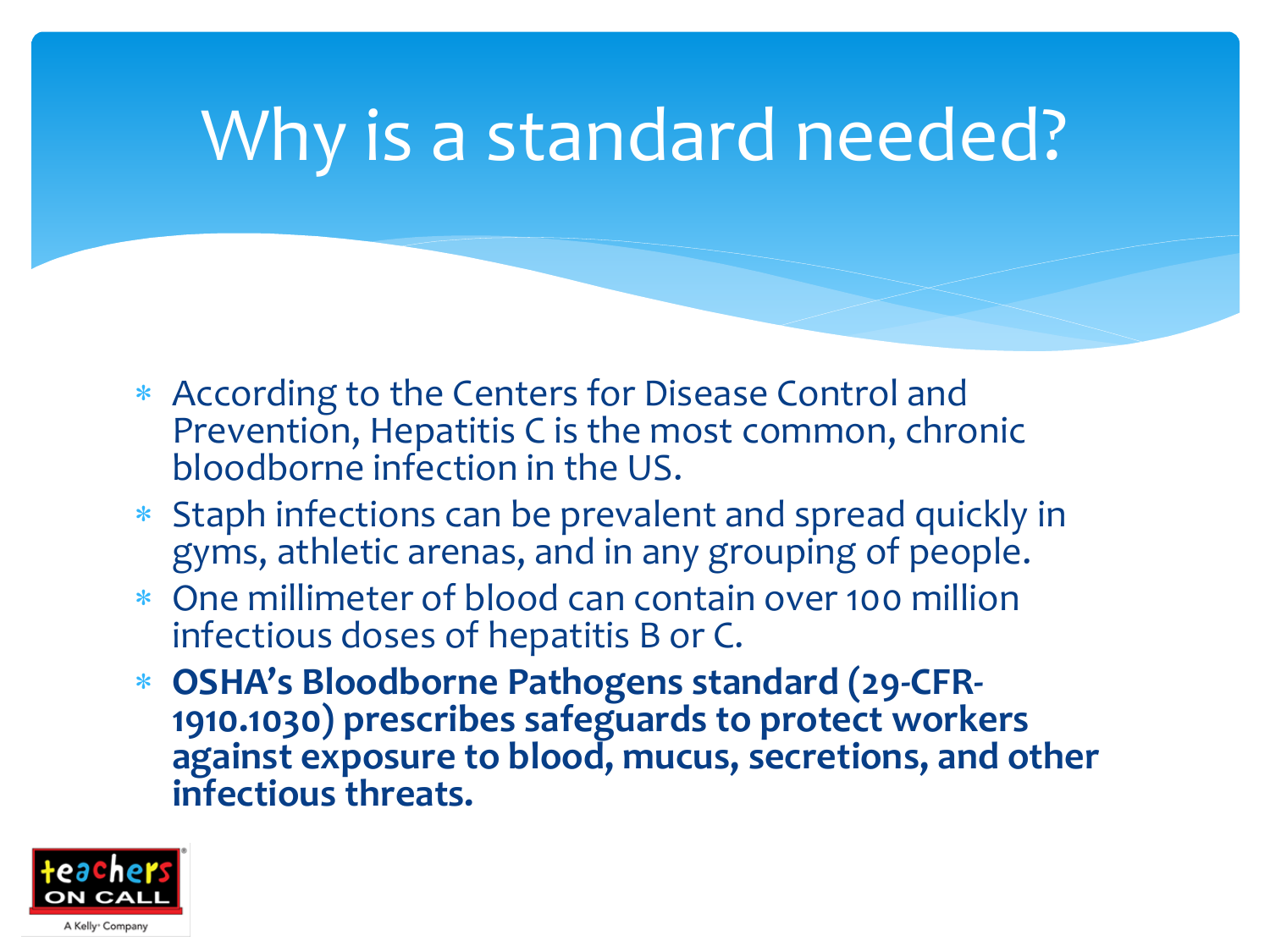# Why are young children at increased risk?

- **Young children are at increased risk for contracting infectious diseases because they…**
	- Are grouped together and are exposed to many new germs
	- Have immune systems that are not fully developed to fight germs
	- Do not have complete control of bodily fluids that contain germs
	- Have personal habits that can spread germs, including thumb sucking, rubbing eyes, and putting things in their mouths



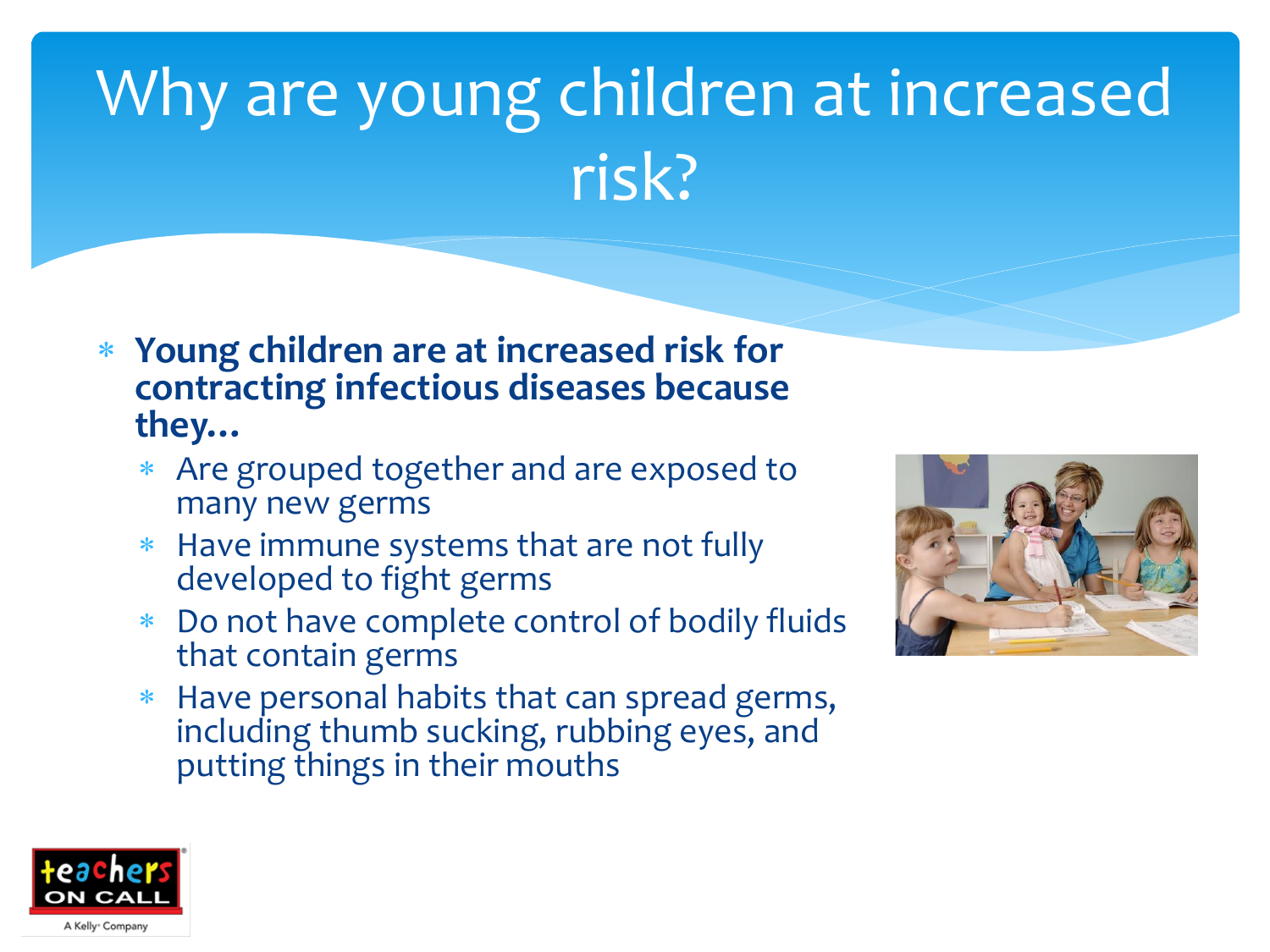# Why are K-12 students at increased risk?

- **K-12 students are at increased risk for contracting infectious diseases because…**
	- They may have piercings
	- They can get paper cuts, scrapes, or oozing cuts
	- They sometimes bite or are victims of biting
	- They may have rashes, acne/pimples, or nosebleeds



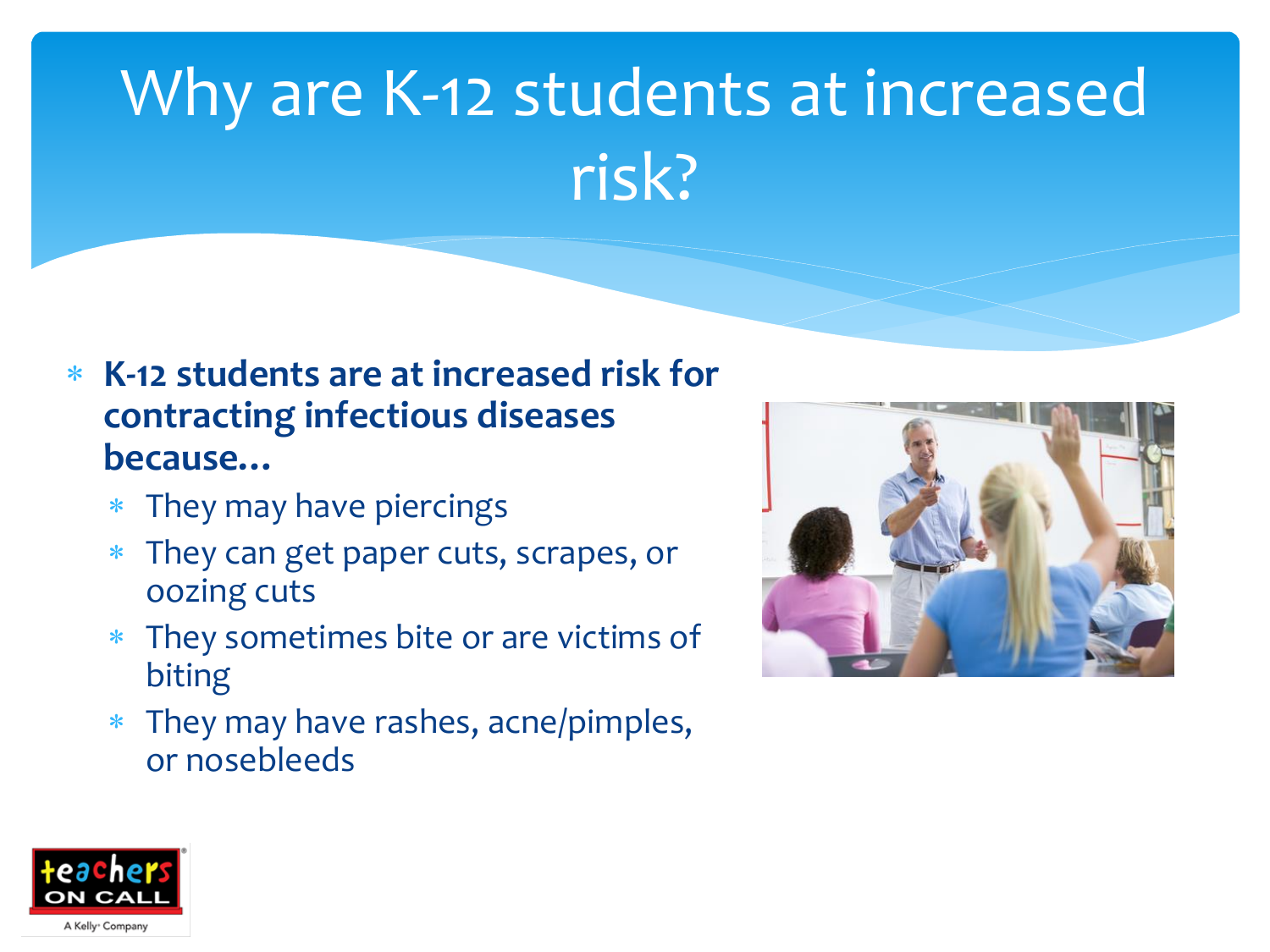### How does exposure occur?

- Educators incur risk each time they are exposed to bloodborne pathogens.
- Any exposure may result in infection and subsequent illness.
- Since it is possible to become infected from a single exposure incident, these incidents must be prevented whenever possible.

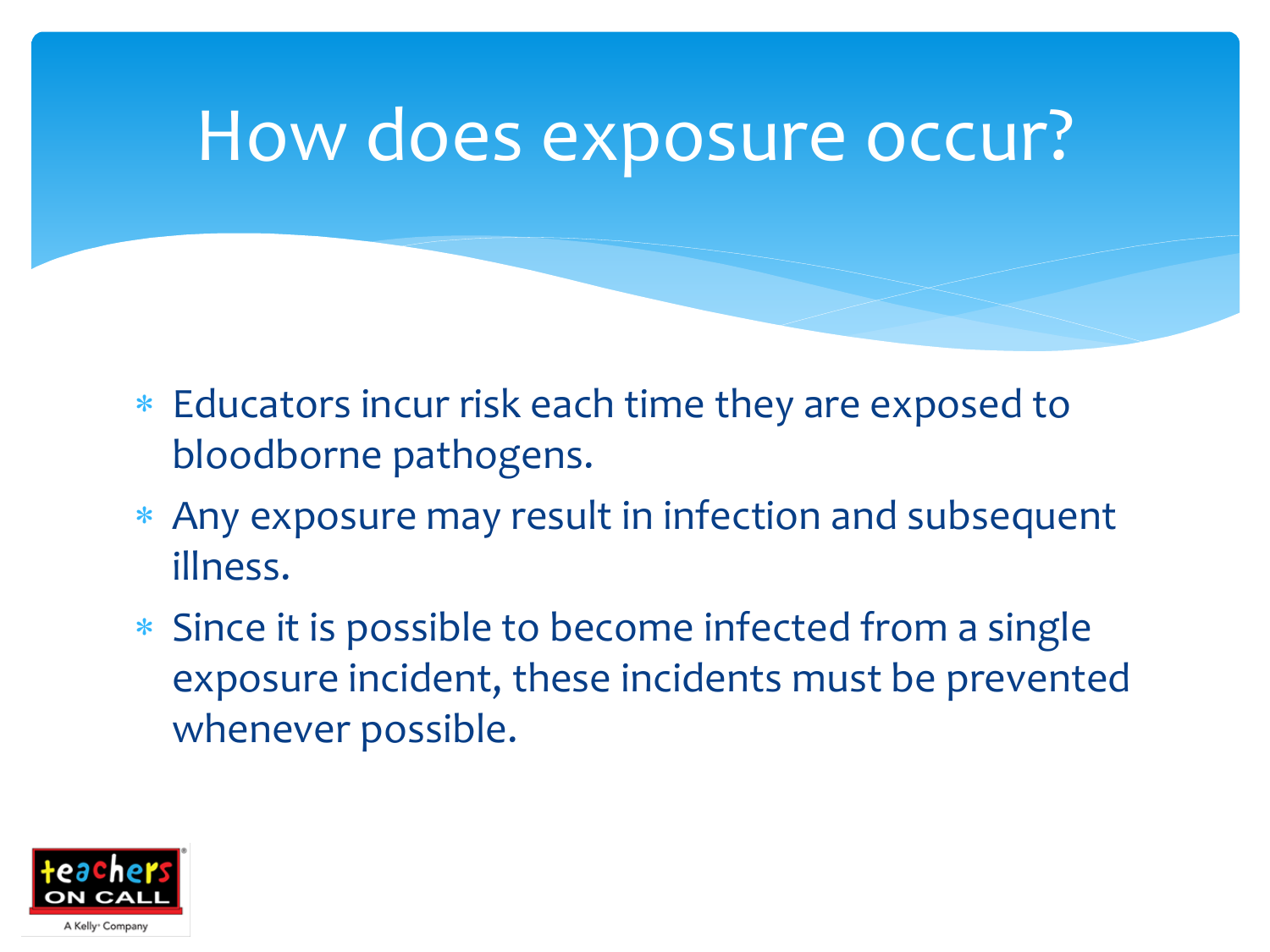#### How does exposure occur?

- Caregivers helping an injured, ill, or diapered child or student can become unknowingly contaminated or contaminate others.
- Human body fluids may or may not be visibly contaminated with blood and can be potentially infectious.



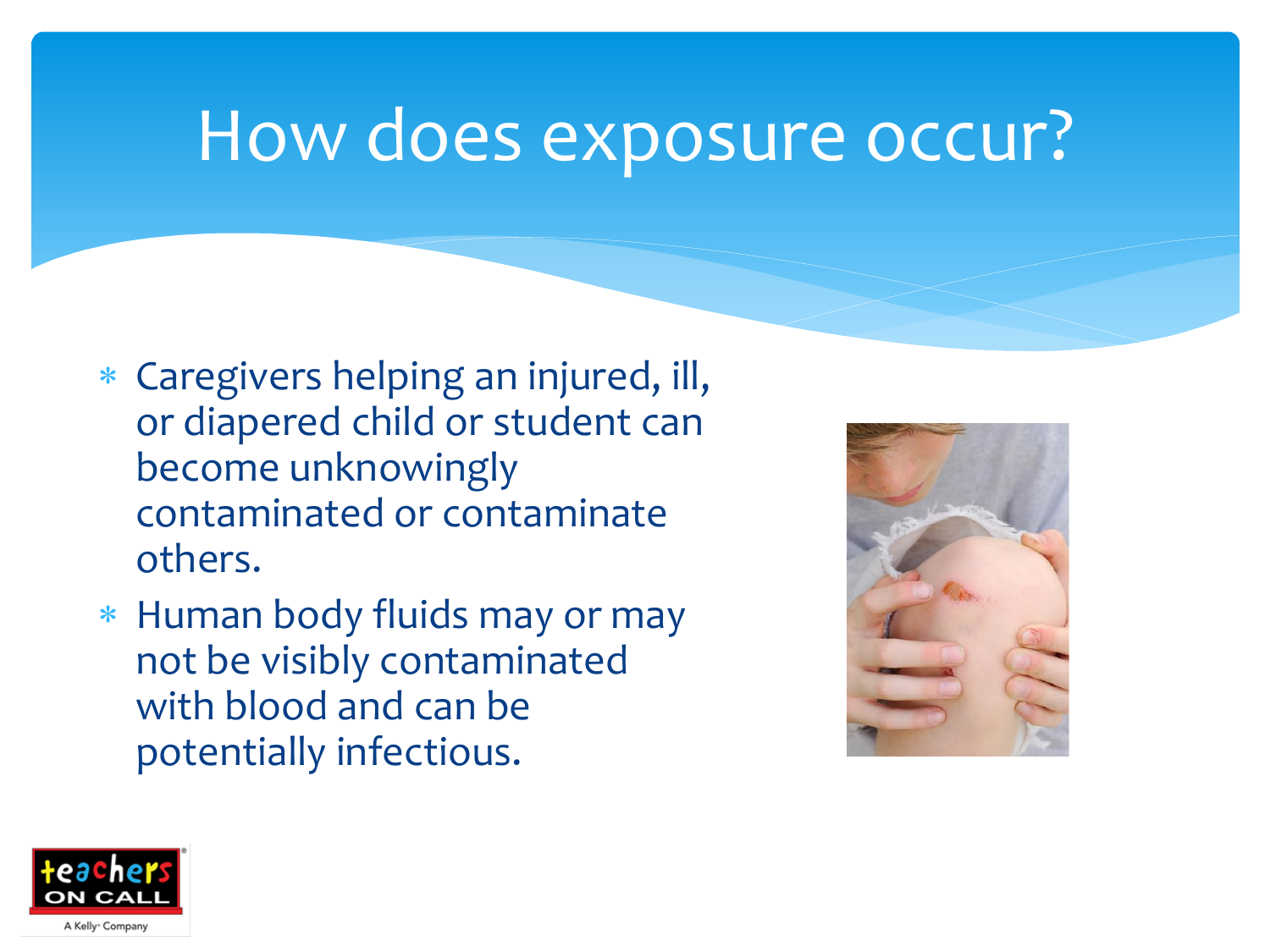## What do you do when exposure occurs?

- $*$  It is critical that you wear gloves and wash your hands thoroughly with soap after glove removal.
- Disinfect the area before touching your eyes, mouth or nose, or any other individual.



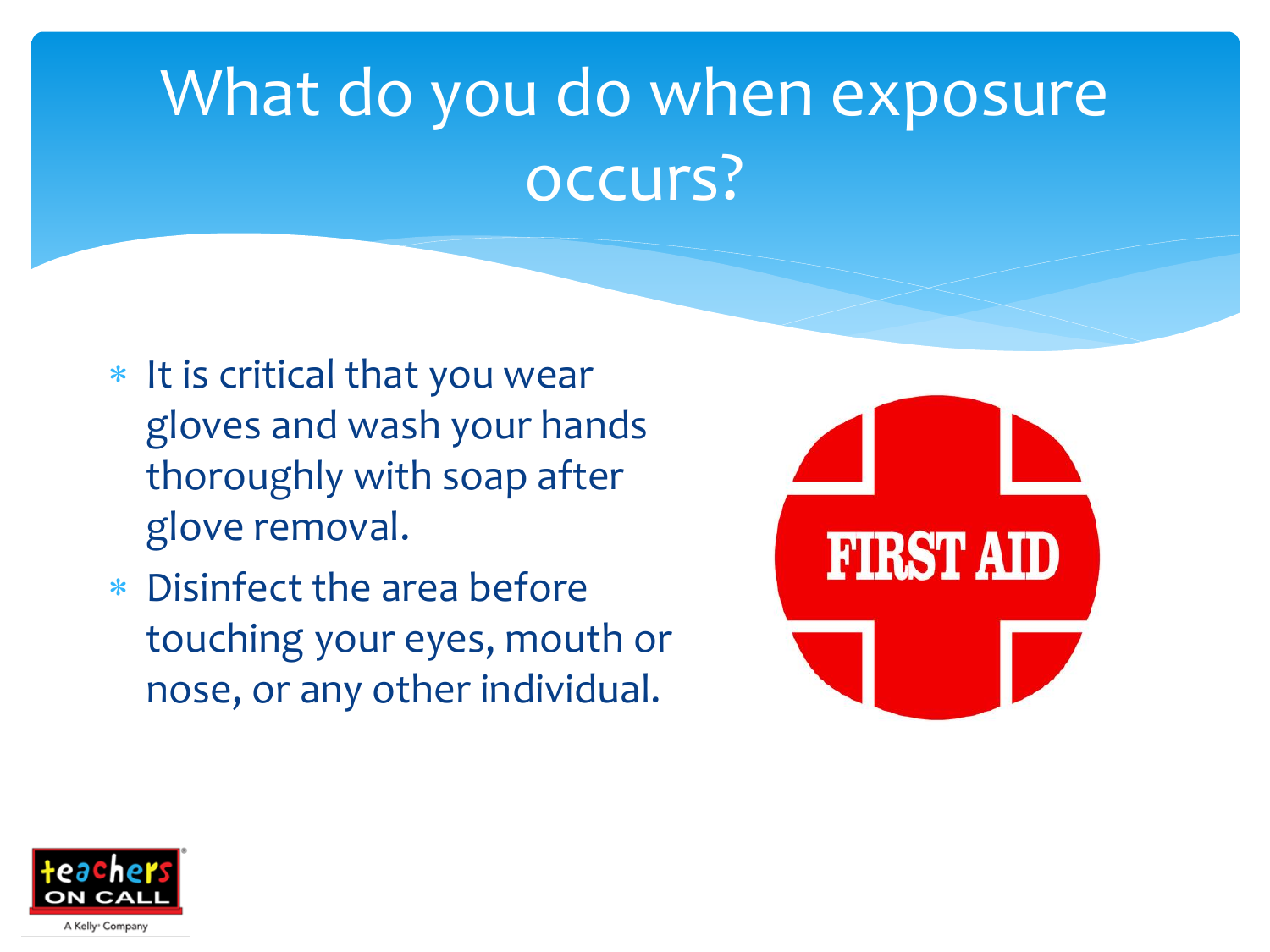## What do you do when exposure occurs?

- \* In an emergency situation when gloves are not available, you must scrub your hands and disinfect all surfaces or areas that have touched any bodily fluids, immediately without touching anything or anyone else in the interim.
- If time permits, it is wise to also scrub up *before* attending to the injured or ill.

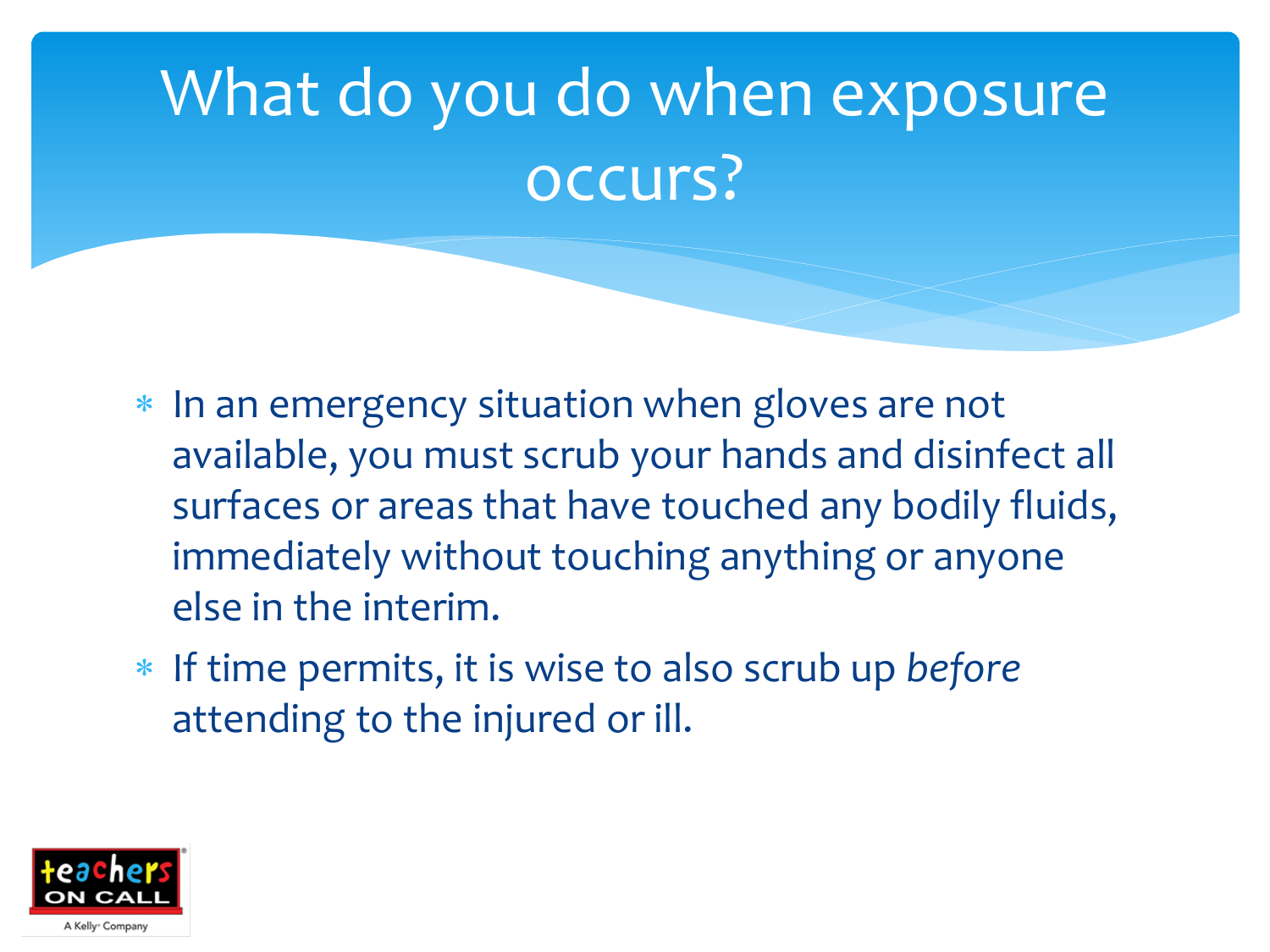## Personal Protection Supplies

- First aid kits, gloves, and other protections will be made readily available to provided to all education staff members when needed.
	- Gloves are worn when an educator may have contact with blood or potential infectious diseases.
	- Disposable (single use) gloves shall not be washed or decontaminated for re-use
	- Gloves shall be replaced as soon as feasible whenever their ability to function as a barrier becomes compromised





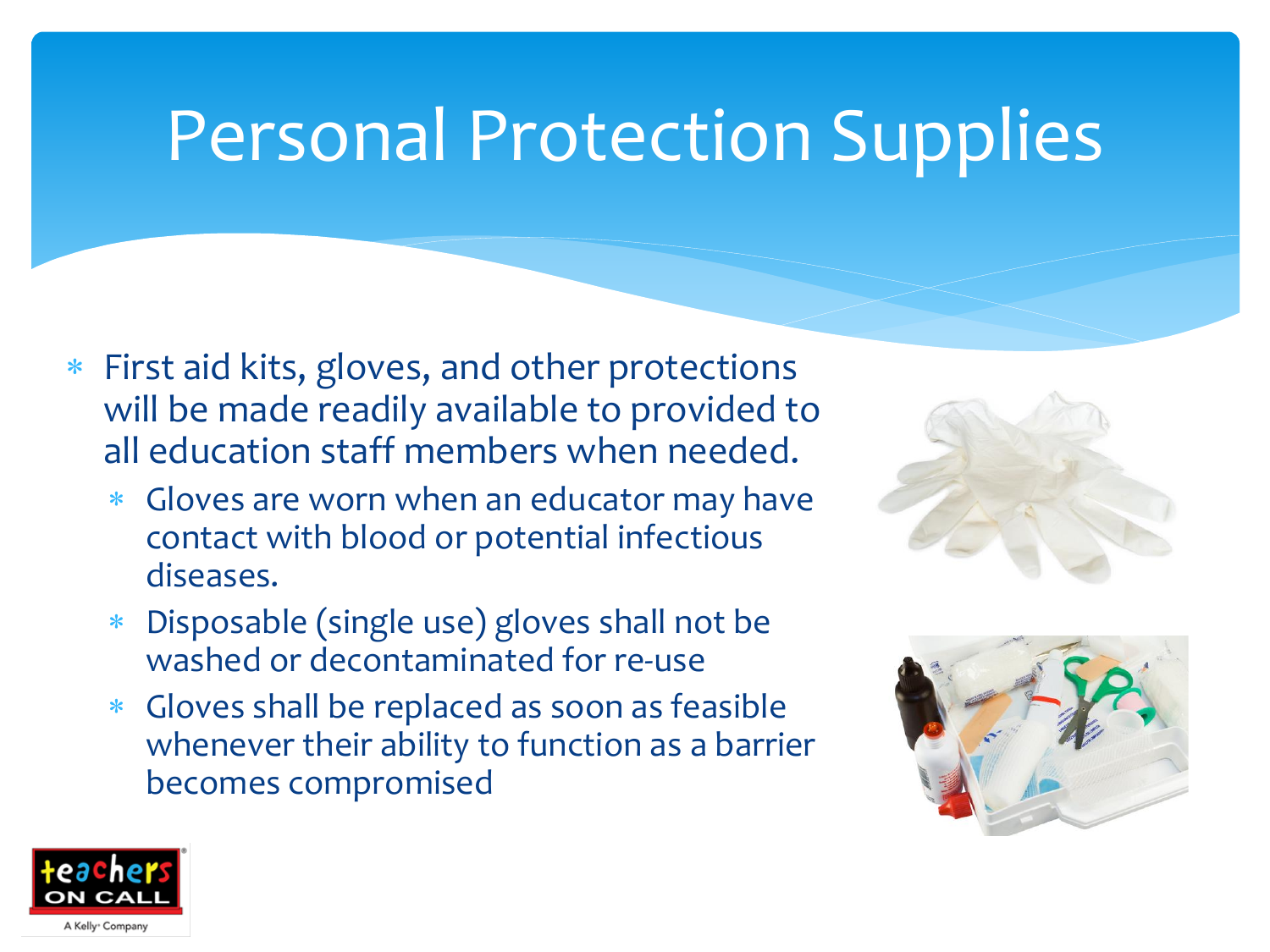# Hand Washing Guidelines

- **Key tip**: For Pre-K, Early Child Care, and Paraprofessionals, handwashing (for both the staff member's hands and the child's hands) is an important step, even when using gloves.
- **When to wash hands**:
	- Before and after contact with injured/ill student or child
	- Whenever you remove gloves
	- Before and after use of the bathroom
	- Prior to and after meal breaks
	- After coughing or sneezing



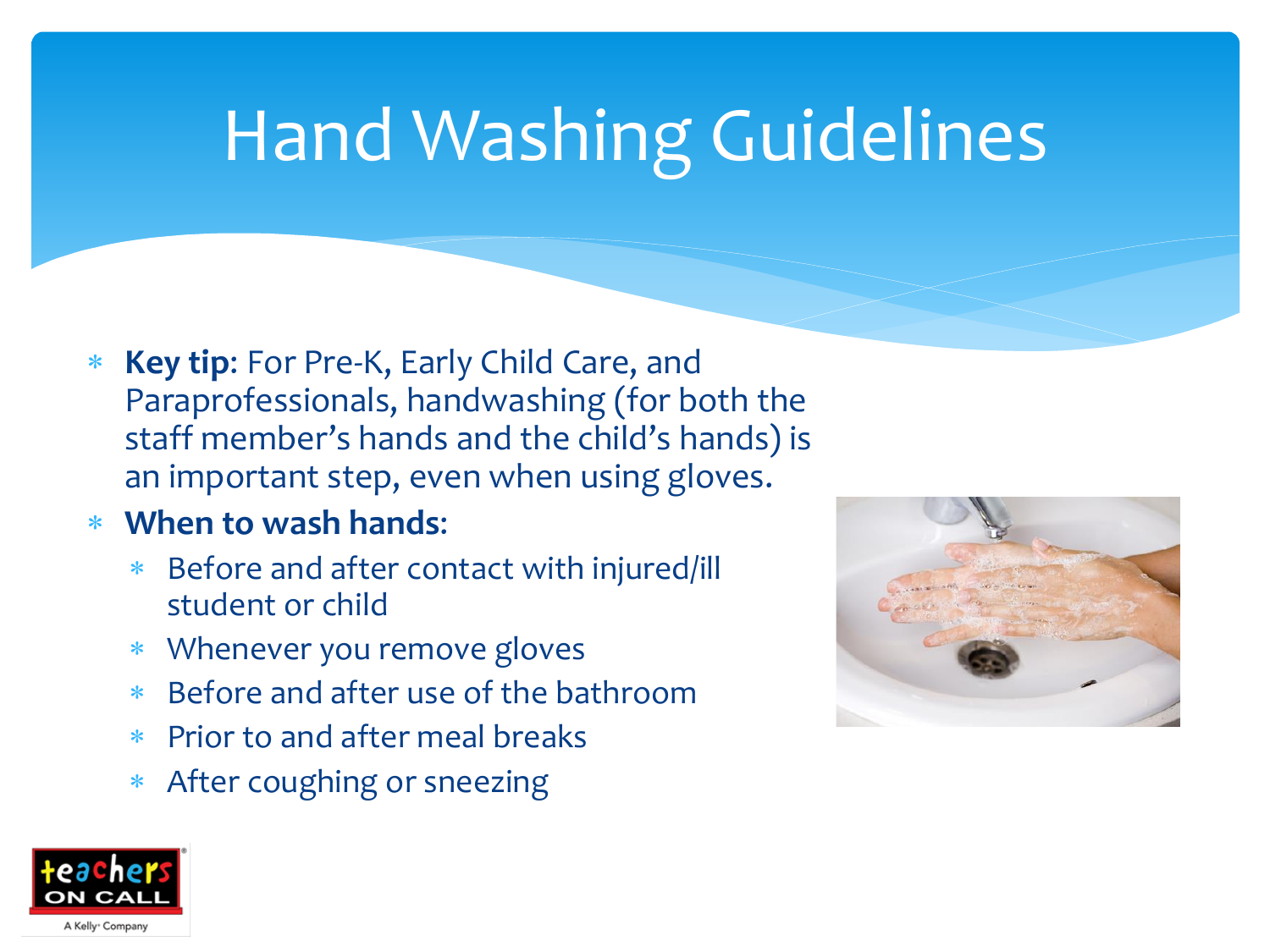#### Exposure Incident

- An **exposure incident** is any contact with blood or other potentially infectious fluids, including touching:
	- Eyes, mouths, and other mucous membrane
	- Non-intact skin, such as skin with dermatitis, hangnails, cuts, abrasions, chafing, or acne
	- \* Pierced mucous membranes or skin through human bites, cuts, and abrasions

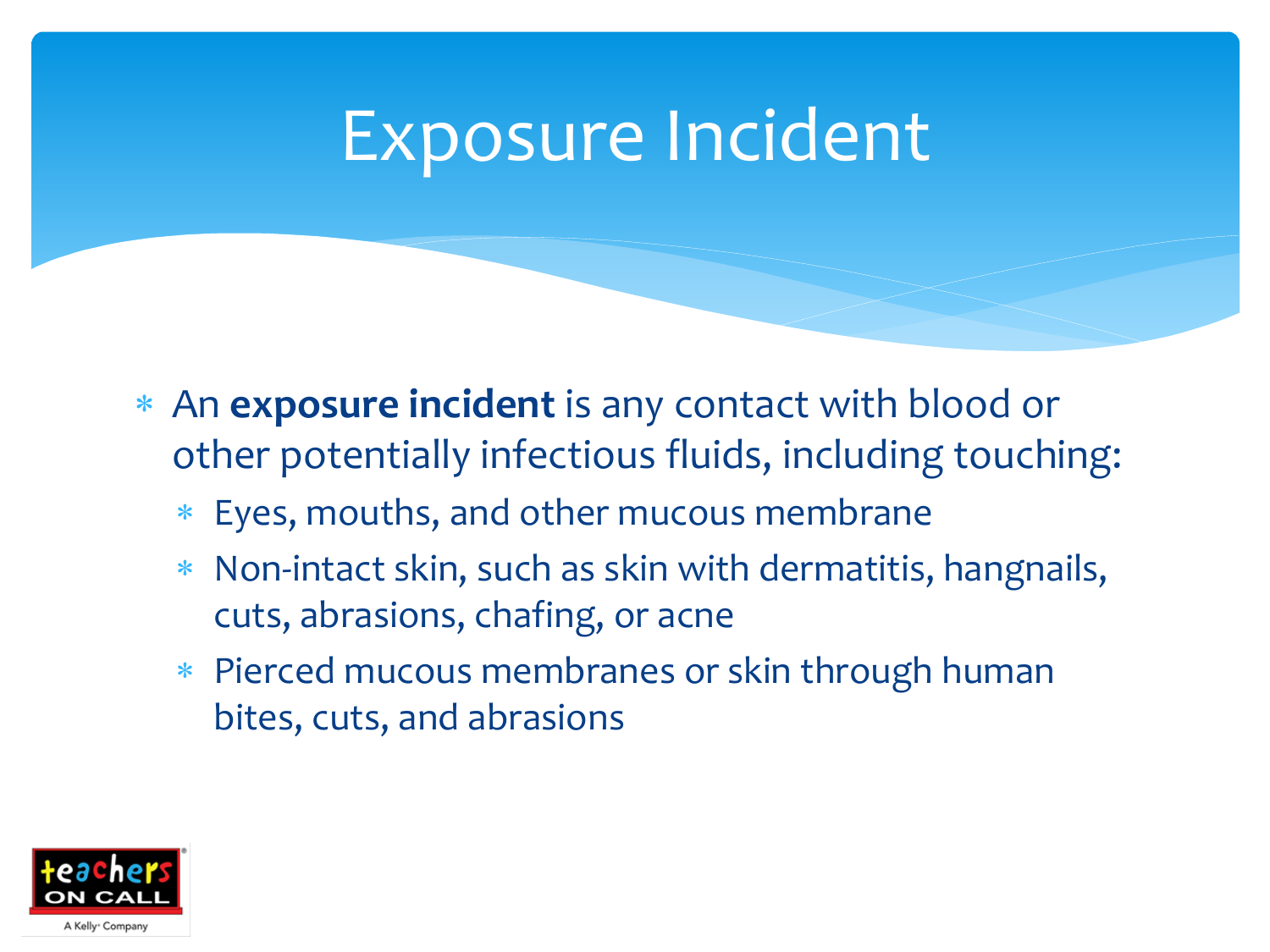#### Exposure Incident

- When an educator experiences an exposure incident:
	- He/she must institute the required follow-up procedures in the school or center Exposure Control Plan
	- Each educational facility will have a copy of their Exposure Control Plan accessibly to educators

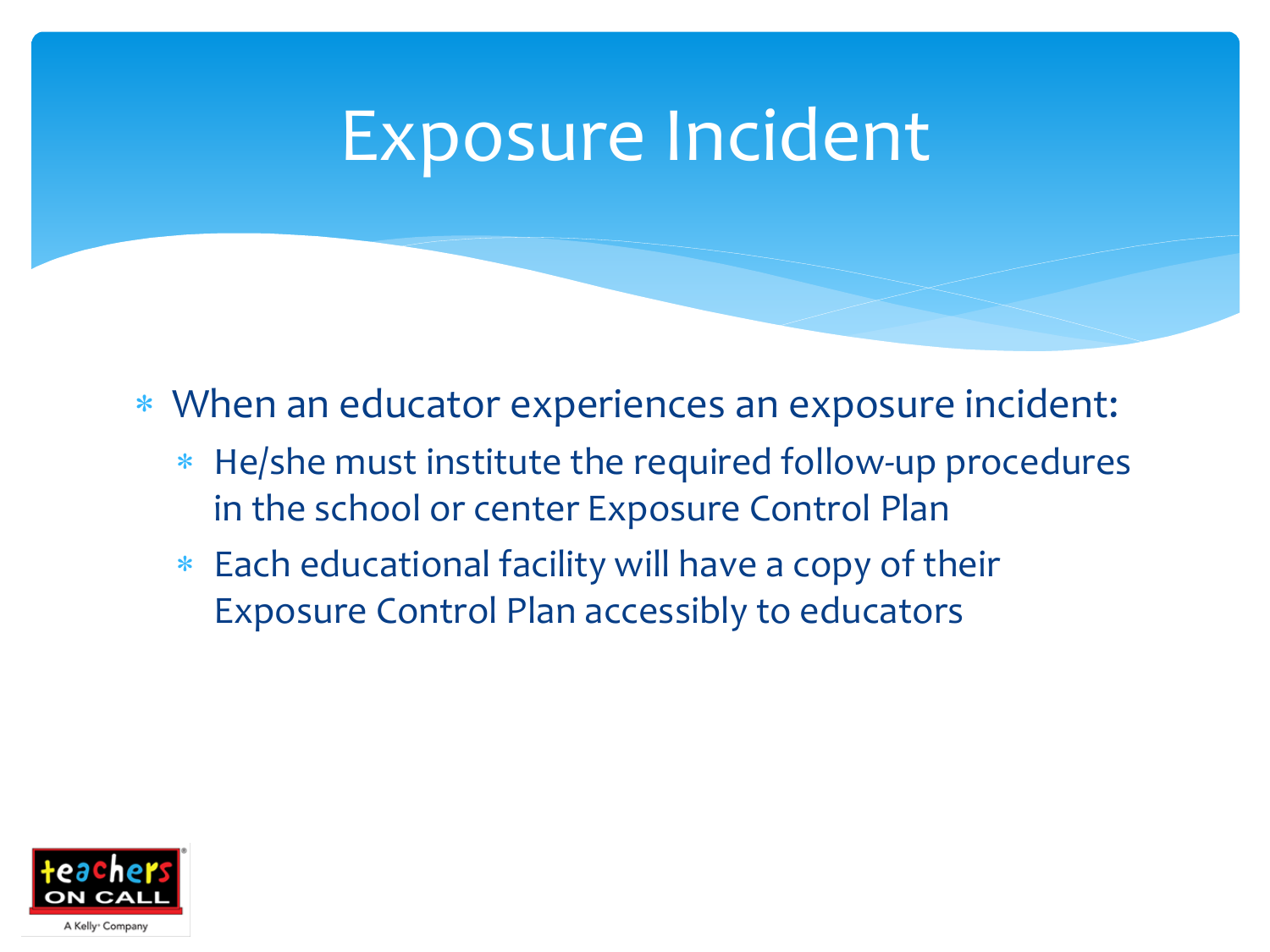#### Contamination

- **Contamination** refers to the presence of blood or bodily fluids on an item or surface.
- These situations require **decontamination** using chemical means to remove, inactivate, or destroy bloodborne pathogens on a surface or item so they are no longer capable of transmitting infectious disease.

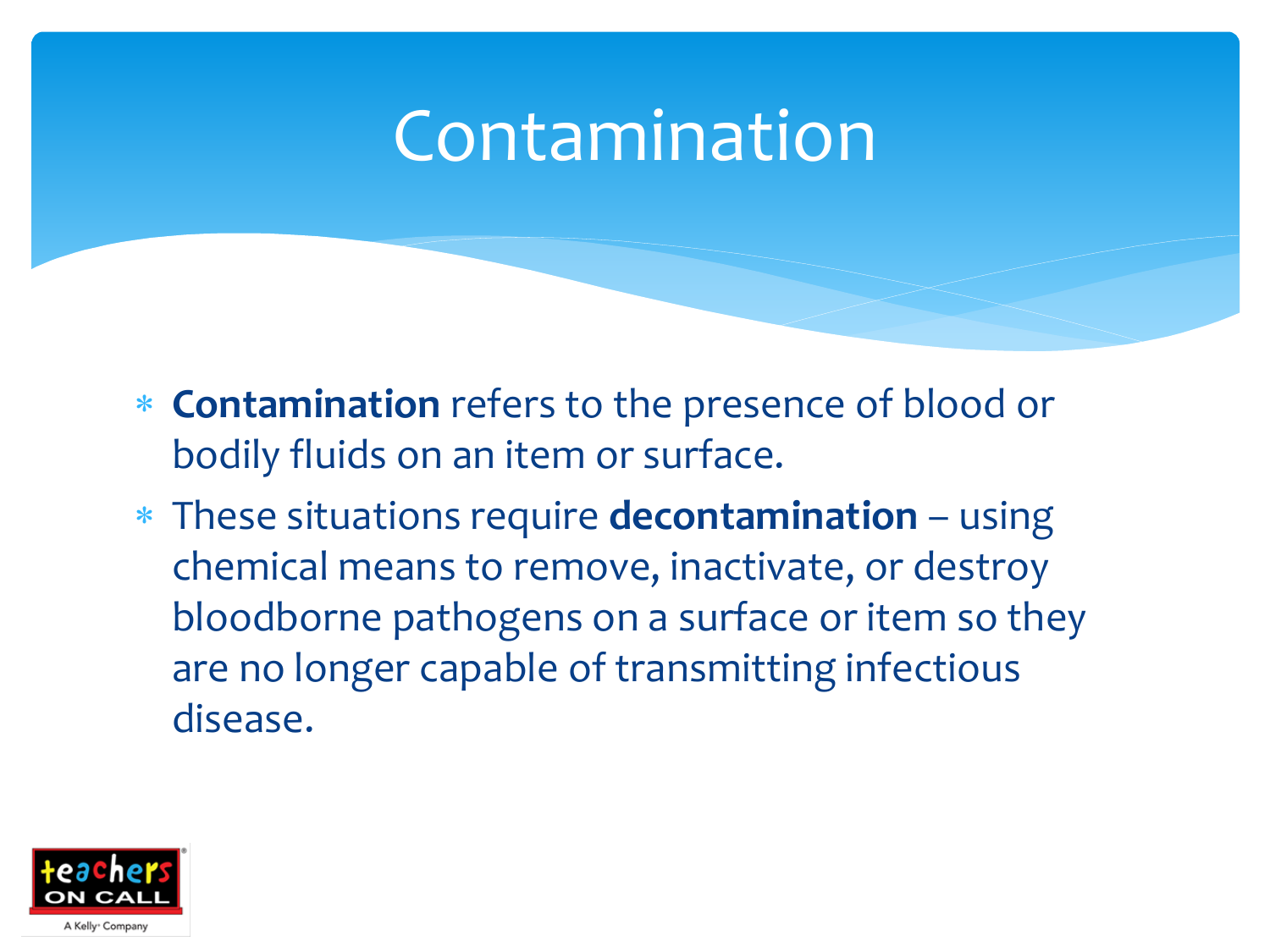#### Decontamination

- Work surfaces must be decontaminated with an appropriate disinfectant after completion of procedures and when surfaces are contaminated.
- Appropriate disinfectants include:
	- \* Diluted bleach solution made up within the last 24 hours (household bleach diluted between 1:10 and 1:100 with water)
	- EPA-registered sterilants or products effective against HIV/HBV
	- Sterilants / high level disinfectants cleared by the FDA



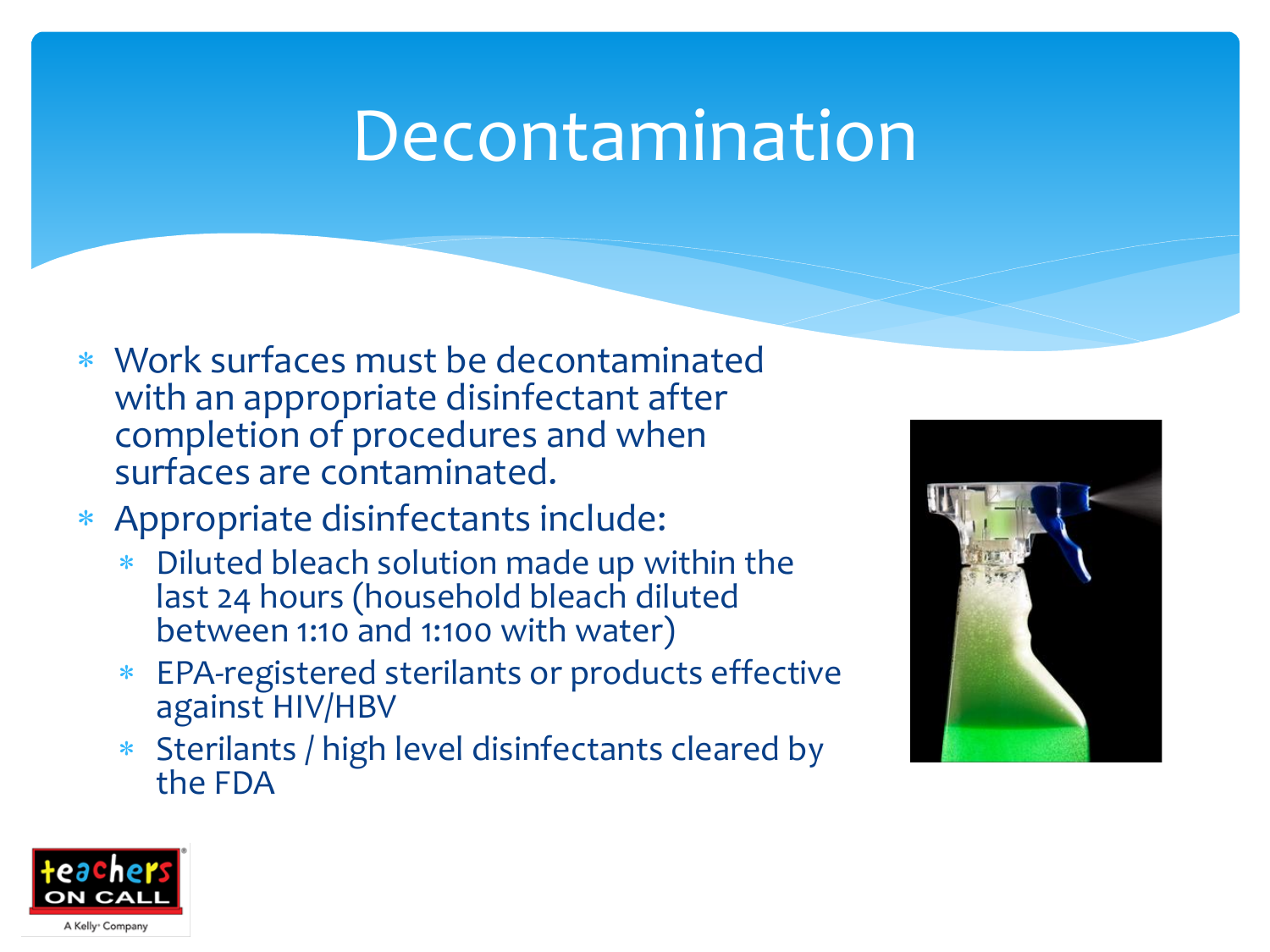#### Decontamination

- \* Protective coverings used to cover changing tables and other areas shall be removed, the area disinfected, and the covering replaced as soon as completed.
- Receptacles contaminated with bodily fluids, blood, or infectious bacteria must be decontaminated on a regular schedule.
- Soiled clothing shall be handled as little as possible and placed in a plastic bag.